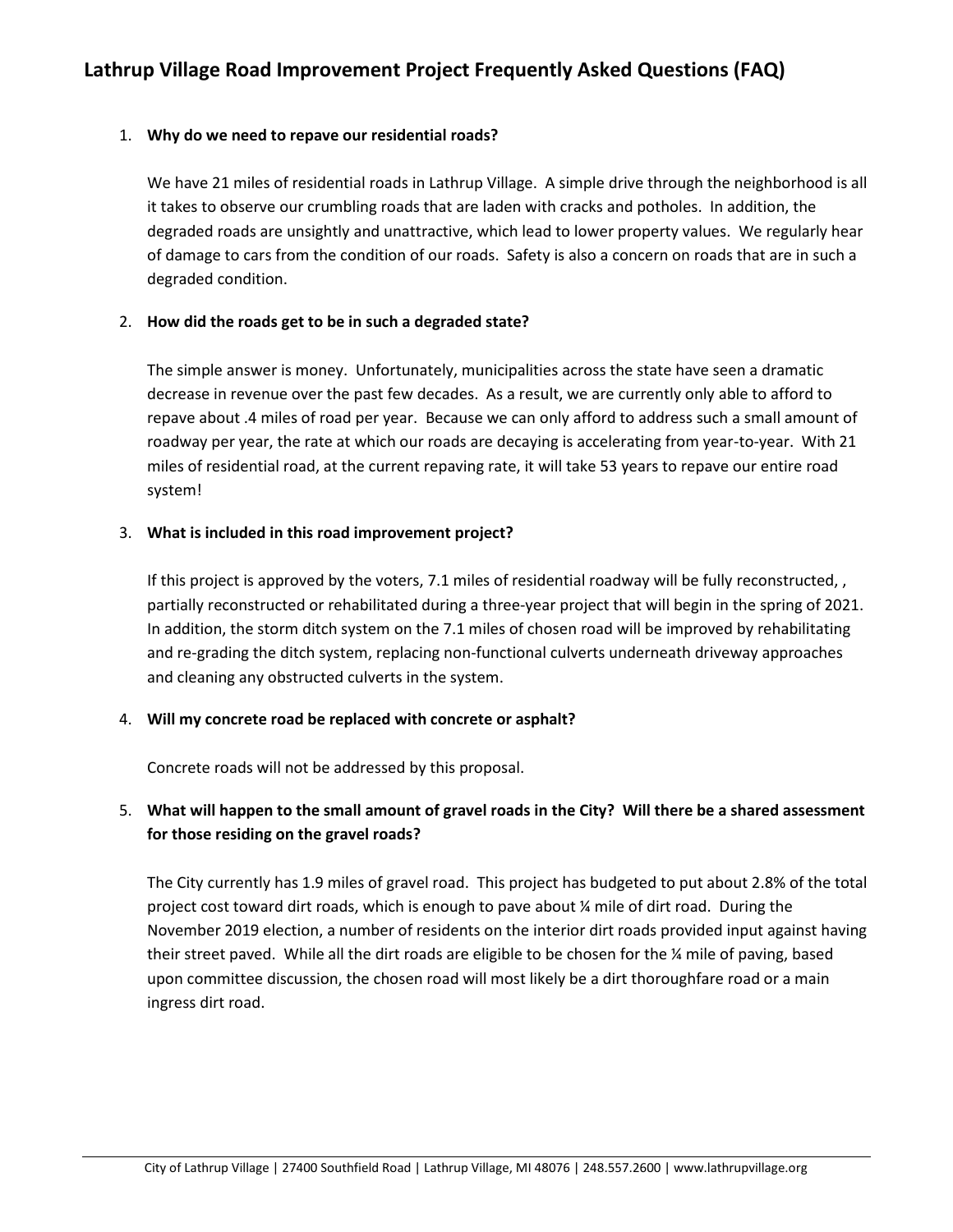## 6. **Who designed and proposed this project?**

In March 2019, an Infrastructure Committee was created. This committee, led by Mayor Pro Tem Kantor, consisted of 5 residents. In addition, the City Engineer, City Planner, City Administrator and Councilman Siddiqi served as advisors to the committee. The committee approved this proposal and recommended it to City Council. City Council subsequently adopted the proposal and approved a resolution to place the road improvement project on the November 3<sup>rd</sup> ballot.

## 7. **When will the project begin?**

If approved, the project will begin in the spring of 2021. If the millage is approved by the voters on November 3, 2019, the project-related millage would be included in summer tax bills beginning in 2021.

## 8. **When will my road get repaved?**

Check the eligible road map on [www.FixLVRoads.com.](http://www.fixlvroads.com/) This map shows the 11 miles of roadway that is eligible to be repaired by this proposal. If approved, of the 11 miles of eligible roads, 7.1 miles will be repaired during the three-year project that would begin in the spring of 2021.

### 9. **Will all roads be fully reconstructed?**

Yes and no. As indicated above all roads will be either reconstructed, rehabilitated or resurfaced depending on the condition of the specific road. Roads that are in the worst shape will be fully reconstructed. This means the road surface (usually five inches of asphalt) is removed along with the substructure (about 10 inches of material below the asphalt). The entire road surface and substructure is then replaced. Roads with a good substructure but bad surface will be partially reconstructed by removing the five inches of asphalt and just replacing it. Roads that are in bad shape, but do not need partial reconstruction will be rehabilitated by cold milling off the top two inches of asphalt and replacing it.

### 10. **What is a PASER rating and how is it used with respect to road repairs?**

A PASER rating is standard system use to evaluate and rate the condition of road surfaces. The PASER scale goes from 1 to 10, where lower numbers indicated the worst roads and higher numbers indicate the best. The PASER rating along with core sample information is used by the City Engineer to determine whether a road needs to be fully reconstructed, partially reconstructed or rehabilitated

### 11. **Will there be curbs on the new roads and will they have the same width?**

Roads will be the same width and will not have curbs. Curbs are typically installed to funnel water to drains in the road. Our road system uses storm ditches, making curbs unnecessary.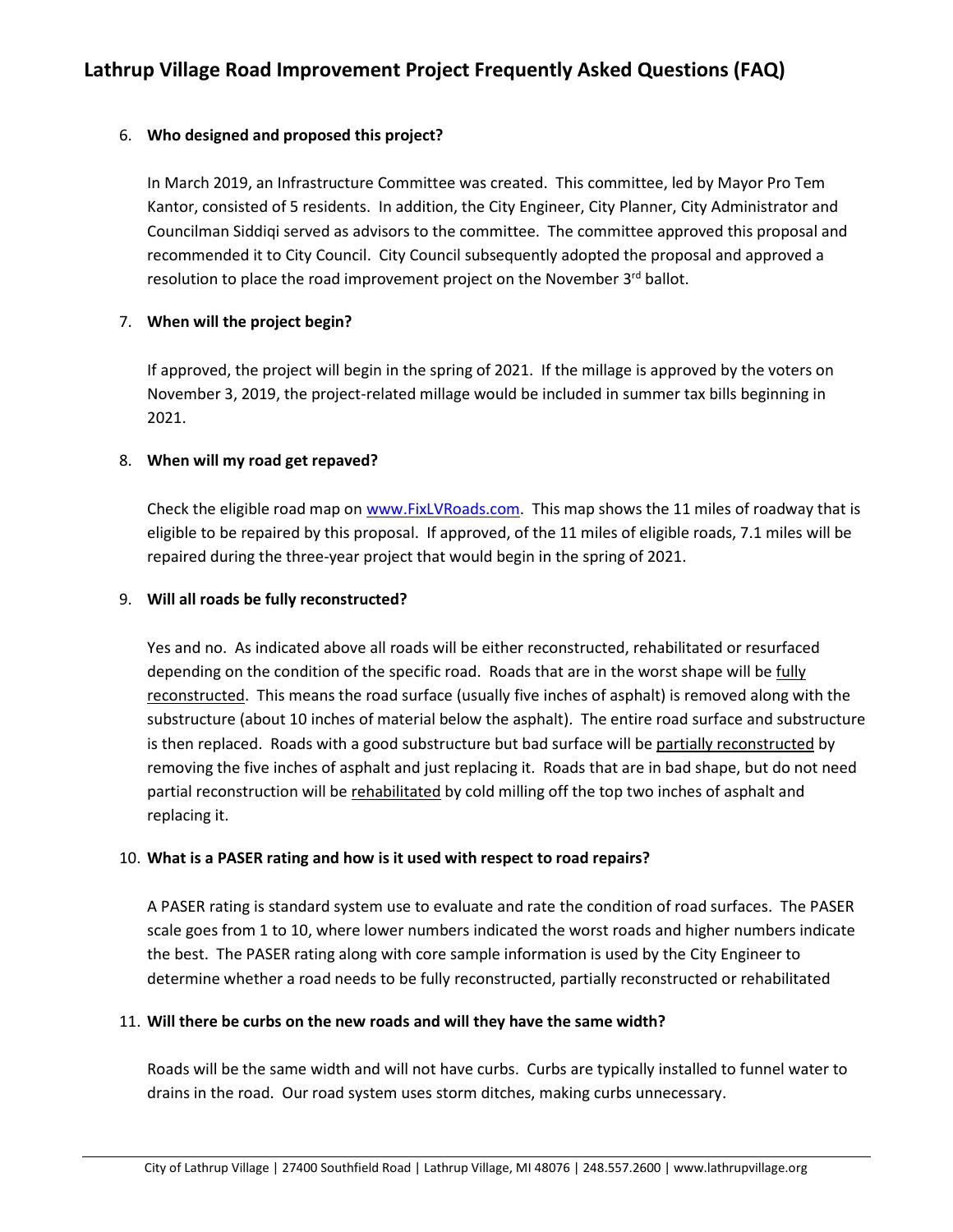## 12. **Why do the storm ditches and culverts need reconditioning, regrading and/or culvert replacement?**

Our storm ditch system is designed so that water on the road flows into the storm ditches on the sides of the road. In turn, these ditches, which are on a slight angle, allow water to flow from one end of a street to the other. At the terminal end, the water enters a storm drain and gains entry into our storm water system. Once in this system, the water eventually flows out to the Rouge River. Unfortunately, a large number of streets in the City have one or more storm ditches that are either blocked or have a non-functional driveway culvert (the tube under the driveway approach that allows water to flow between the storm ditches on each side of a driveway). Blockages occur for many reasons including tree roots, accumulated sediment, debris, culverts that have heaved from seasonal temperature changes, items placed in the storm ditch, etc. In many cases, sediment that accumulates over time levels out a storm ditch so that it no longer has the required angle required for water to efficiently flow to the storm drain at the end of the street.

As a result of our degraded storm ditch system, water does not drain properly. In some cases, it takes weeks for the water to subside after a rain. The standing water attracts insects and rodents. In addition, water often fills the ditch until it overflows and backs up onto driveway approaches, sidewalks and lawns. Lawns and sidewalks get ruined over time from spending so much time underwater. In addition, the water that backs up over the sidewalk prevents residents from using the sidewalks, in some places for as long as a week or more. Water in the storm ditches can also indirectly lead to sewer backups into basements. Finally, the storm ditches are designed to move water away from the road. When water backs up and remains in the ditches, it will seep into the substructure of our roads and cause damage. This is one of the reasons why we typically do not get the full lifespan from our roads.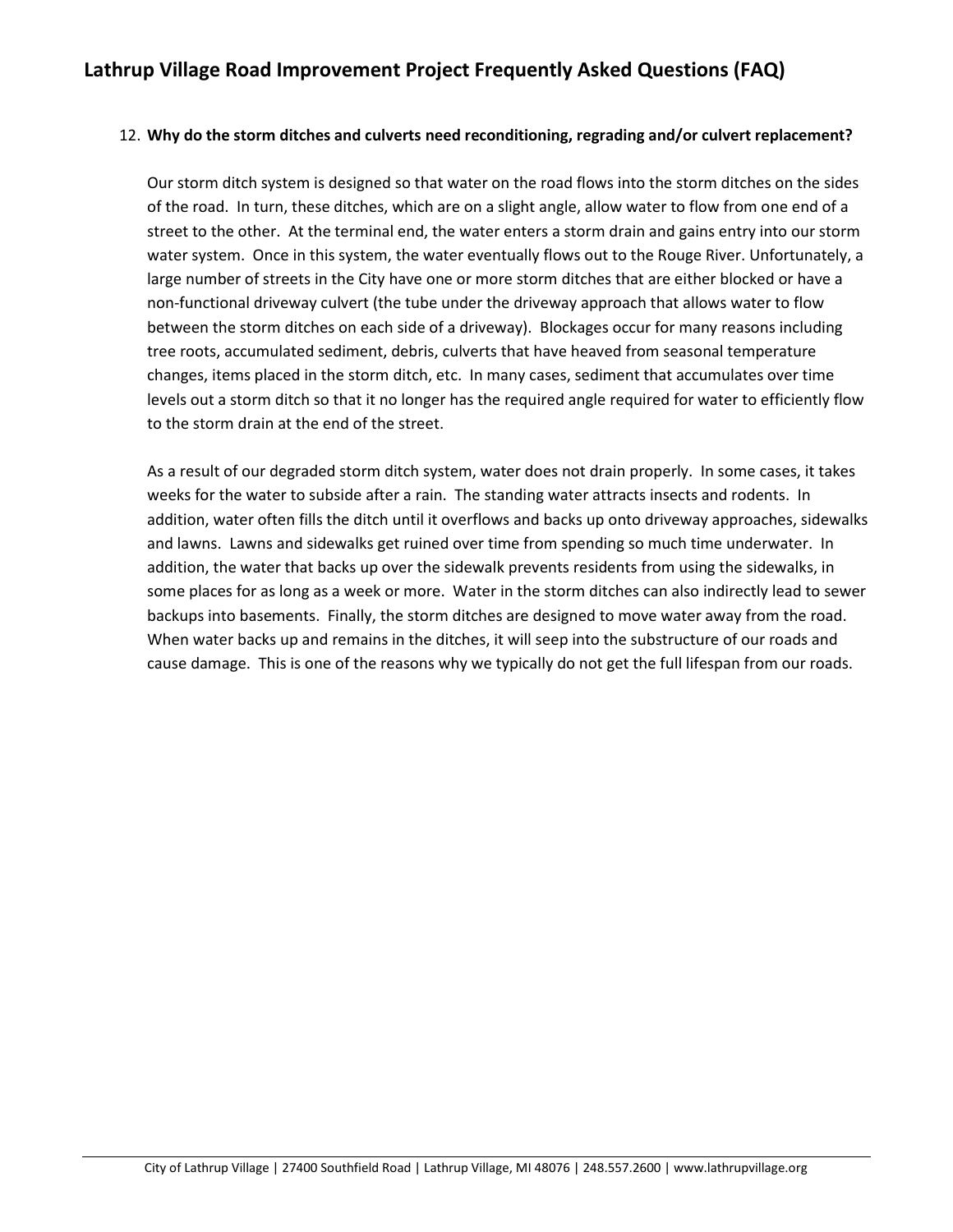## 13. **Why repair the storm ditch system at the same time as the roads?**

Repairing the storm ditch system simultaneously with road repaving will result in significant savings for residents. One of the more costly aspects of the storm ditch improvement process is the replacement of non-functional culverts. To do this, half of a resident's driveway approach needs to be cut out so that the culvert can be dug up and replaced. Once this is complete the portion of the driveway approach that was cut out is replaced with new concrete (or asphalt). Driveway approaches for many residents must also be cut out when their street is repaved- half of a resident's driveway approach may need to be removed and replaced to level it with the newly repaved street. By replacing the culvert when part of the driveway approach has already been cut and removed, the approach does not need to be removed and replaced twice, resulting in significant savings. The same is true for landscape repairs that are necessary for both projects.

### 14. **How did our storm ditches get to be in such a non-functional state?**

City ordinance requires that residents maintain their storm ditches and culverts so that storm water flows properly. Unfortunately, most residents are either unaware of this ordinance or choose to ignore it. Over the last couple of decades, the City could not afford the necessary code enforcement resources required to enforce this ordinance. Over time, this combination of residents failing to heed the ordinance and the City not aggressively enforcing it, led to an increasing number of inefficient and non-functional storm ditches and culverts.

### 15. **Who will do the actual construction work?**

The City will use a competitive bidding process to secure a contractor.

# 16. **Who decides what streets will be repaired?**

The infrastructure Committee will make a recommendation to City Council each winter before the subsequent construction season. City Council will then need to approve the recommendation.

# 17. **How much will this project cost?**

The estimated cost of this project including inflation and contingencies is \$5.845M. This includes the full reconstruction, partial reconstruction or rehabilitation of 7.1 miles of residential roadways in the City. The \$5.845M does NOT include the storm ditch repairs, which will be funded via a ten-year special assessment issued to the homeowners whose roads are repaired.

# 18. **My road is on the eligible road list. Is there anything I can do to help increase the chance that my road will be chosen as one of the roads to repair during the three year project?**

Because the special assessment project is time consuming and resource intensive, residents on an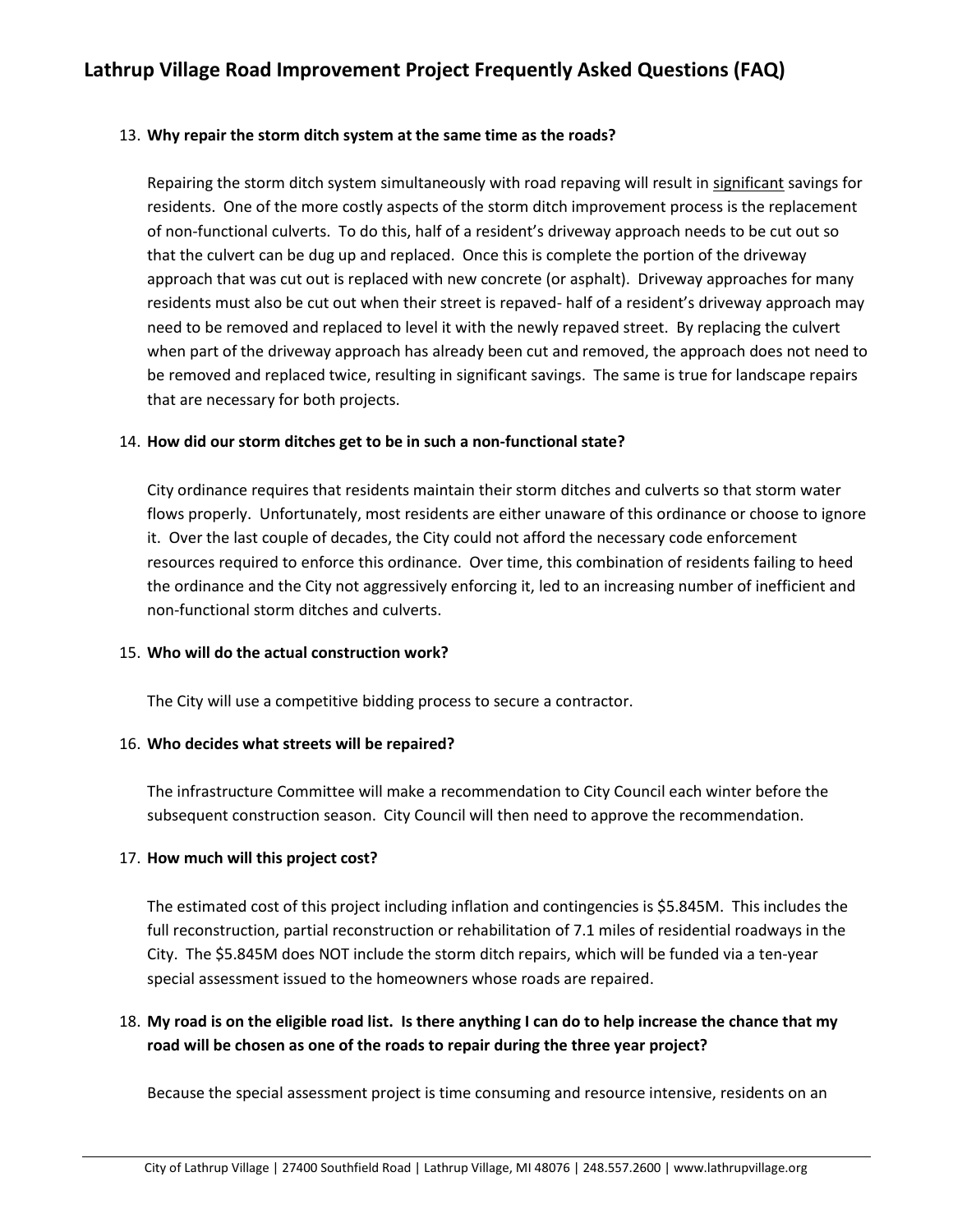eligible street/block can be bumped up in priority by proactively submitting a petition to the City Clerk that shows the majority of the residents on your street/block will agree with the special assessment to repair the ditches associated with your street/block.

# 19. **What happens if our road is selected for repair, but the residents on our street vote down the ditch special assessment?**

A majority of affected residents can block any proposed special assessment by the City. If a street blocks the ditch special assessment, that street will be removed from the road repair project and another street will be selected in its place. Paving a street without a fully functional ditch system causes that road to deteriorate faster and it will lose about 10% of its expected life. Because taxpayer dollars will be spent on this project, if approved, the City will not irresponsibly spend them on a road that will not achieve its full lifespan.

### 20. **What if my street is not on the eligible road list, but wants to get our ditch system repaired?**

In this situation, the residents on that street can request that the City create a special assessment district for these repairs. Because equipment, staff and materials will already be mobilized on site during the three-year project, the cost for the ditch improvements would actually be less expensive than if they were done after the project is complete.

### 21. **When will this proposal be on the ballot?**

Residents will be asked to approve this project during the election on November 3, 2020.

| <b>Street Improvements Bond Proposal</b>                                                                                                                                                                                                                                                                                                                                                                                                                                                                                                                                                                                                                                                                                                         |  |
|--------------------------------------------------------------------------------------------------------------------------------------------------------------------------------------------------------------------------------------------------------------------------------------------------------------------------------------------------------------------------------------------------------------------------------------------------------------------------------------------------------------------------------------------------------------------------------------------------------------------------------------------------------------------------------------------------------------------------------------------------|--|
| Shall the City of Lathrup Village, County of Oakland, Michigan, borrow the<br>principal sum of not to exceed Five Million Eight Hundred Forty-Five Thousand<br>Dollars (\$5,845,000), and issue its unlimited tax general obligation bonds,<br>payable in not to exceed ten (10) years from the date of issue, to pay the cost of<br>constructing street improvements throughout the City, consisting of paving,<br>repaving, resurfacing, reconstructing and improving streets? If approved, the<br>estimated millage to be levied in 2021 is 3.9307 mills (\$3.93 per \$1.000 of<br>taxable value) and the estimated simple average annual millage rate required to<br>retire the bonds is 3.9176 mills (\$3.92 per \$1,000 of taxable value). |  |
| YES O                                                                                                                                                                                                                                                                                                                                                                                                                                                                                                                                                                                                                                                                                                                                            |  |
|                                                                                                                                                                                                                                                                                                                                                                                                                                                                                                                                                                                                                                                                                                                                                  |  |

22. **Prior questions pointed to a lack of money as a cause leading to less than adequate roads and storm ditches. Why do cities like Lathrup Village have significantly less revenue than 30 years ago when roads and ditches seemed to be better maintained?**

There is a confluence of factors that have caused this significant reduction in revenue. One of the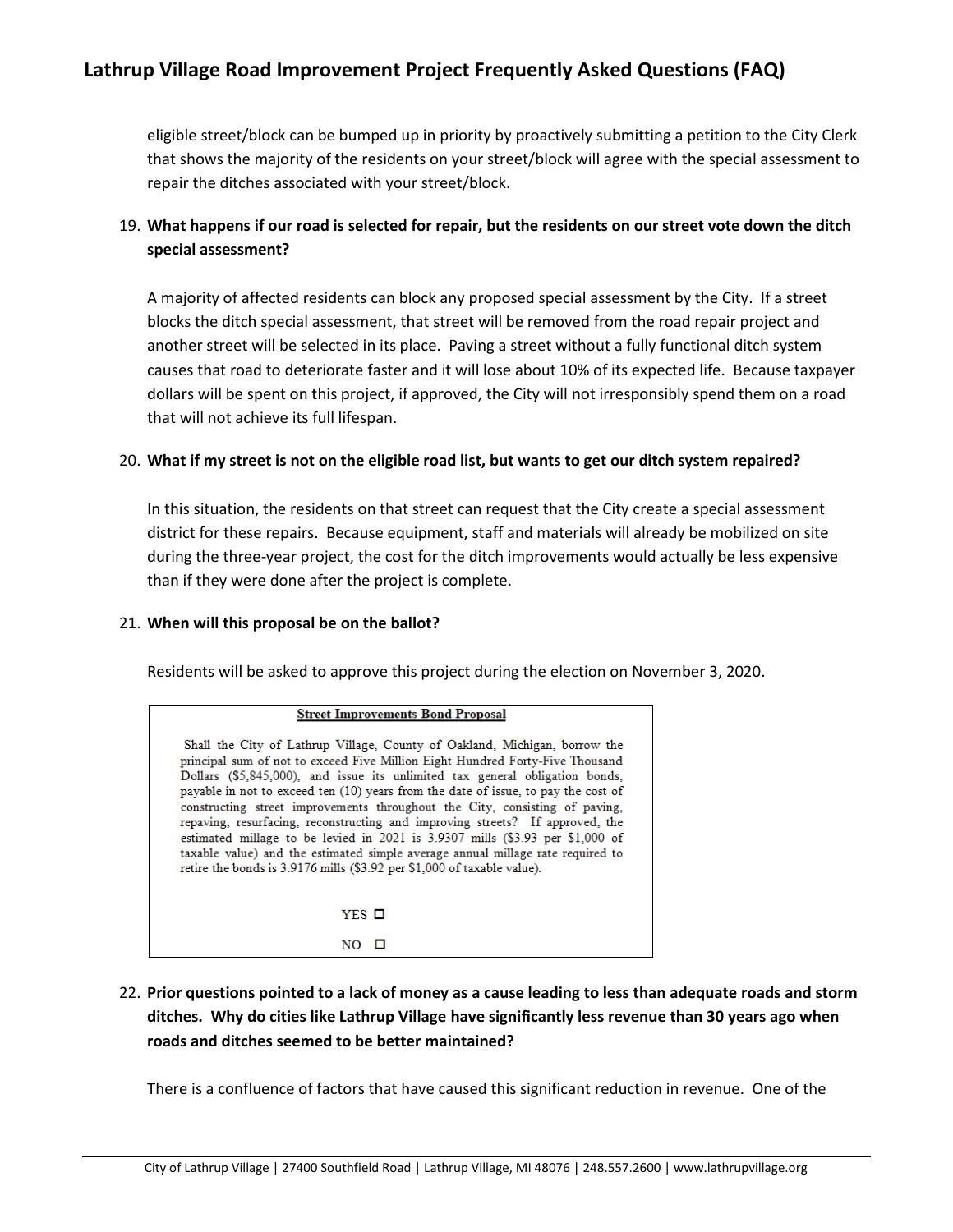biggest factors was the real estate crash in 2008. The City lost \$75M in taxable revenue from the start of the crash in 2008 until 2014 when property values began to rise again. In turn, this loss of property value resulted in a revenue reduction for the City of over 40% during this period. Because Proposition A restricts a property's taxable values from rising by more than 5% per year, it will take a very long time for the City to return to pre-crash revenue levels. Assuming a growth rate of 5% or more every year (which is an unrealistic assumption), it will take the City until 2027 to get back to our 2007 revenue levels. Using a more realistic taxable growth assumption, our auditors estimate this will not happen until the early 2030's.

In addition, the amount of State Shared Revenue given to the City by the State of Michigan has dramatically decreased in the last two decades. The Michigan Municipal League estimates that since 2002, Lathrup Village has lost \$2M in shared revenue that the state was required to provide, but did not. This would have paid to rehabilitate over 4 miles of residential roadway! Currently, the City is receiving about \$200,000 less per year than it was in the late 90s. To find out more about this issue, please visit [WWW.SAVEMICITY.COM.](http://www.savemicity.com/)

Lastly, the Headlee Amendment requires that in years where a City's taxable value increases, the City must reduce its levied millage rate to ensure that the City's revenue remains at the prior year level (with an adjustment for inflation). This means that when the City experiences growth in its current tax base, the City does not benefit from that growth by receiving additional revenue. As a result of the Headlee Amendment, the only way to increase revenue is to add new buildings (homes and businesses). However, in a City like Lathrup Village that is mostly "built out," this is not a possibility. Therefore, even though property values are increasing, the Headlee Amendment does not allow the City revenue to benefit from that growth.

It is also important to note, that since 2003, the City Charter authorizes the city to levy a tax rate of 20 mills on the taxable value of a homeowner's property. However, due to the Headlee Amendment and other millage lowering factors, residents have consistently been under-taxed at rate lower than the city authorized 20 mills. As a result, since 2003, the average homeowner (the average homeowner in Lathrup Village has at taxable value of \$67,000) has benefitted by their tax bills being almost \$3,000 lower than maximum authorized. For the average homeowner, this savings effectively covers 5  $\frac{1}{2}$  years of the tax increase associated with this road improvement proposal.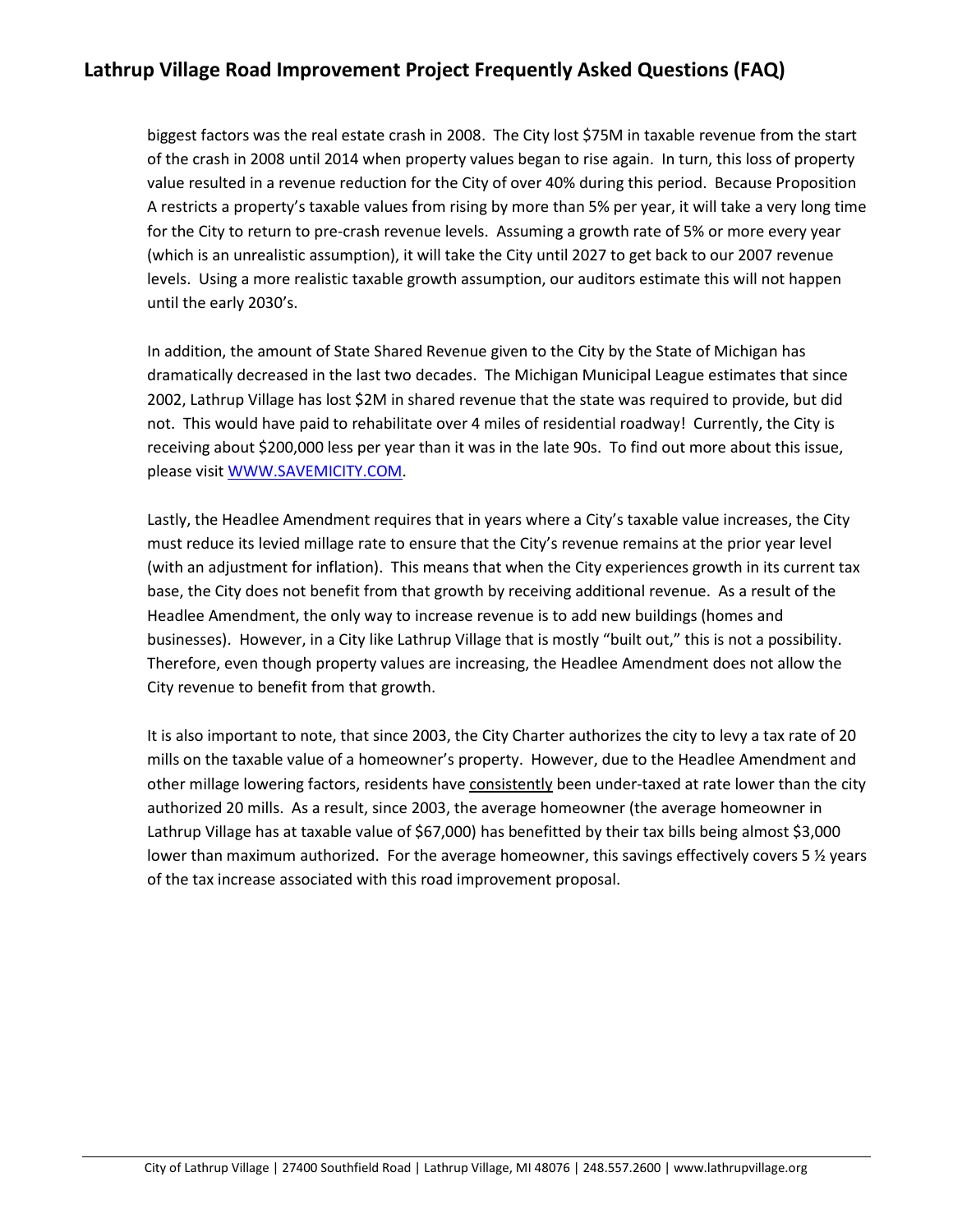## 23. **Why do the residents have to pay for this project?**

Unfortunately, there is no group that is going to give the city the money it needs to repair our roads and storm ditches. There are no federal dollars available for residential road projects. Likewise, there are no significant grants available for residential roads. The state does provide some money to Lathrup Village through ACT 51 funds for Major Roads, such as Southfield and 11 Mile. We then transfer some of that money to the Local (residential) Road Fund. However, the City currently still needs to add additional city funds from your taxes to the state money to be able to afford the .4 miles of road that we currently repair yearly.

### 24. **What will this project cost the average homeowner?**

The millage rate to repay this bond would be 3.9307 mills in year one with an average millage rate of 3.9176 mills over the life of the bonds. This millage is levied against the TAXABLE value of your home, NOT the actual value. Your taxable value can be found on the Notice of Assessment you receive each year from the City. To determine your actual cost, multiply your taxable value by the millage rate and divide the result by 1,000. In Lathrup Village, the average homeowner's taxable value is \$67,000. Based upon this average value, the cost to the average homeowner would be \$263 in year one with an average of \$262 per year over the life of the bond repayment terms. You can also determine what your cost would be by clicking the "View My Cost" button on the [www.FixLVRoads.com](http://www.fixlvroads.com/) website.

# 25. **I already pay such high taxes—why doesn't the money I already pay cover the cost of maintaining and fixing the roads?**

Lathrup Village residents definitely pay high taxes. However, there is a misconception about the summer and winter tax checks that you write out directly to the City. While you make your check payable to "The City of Lathrup Village," only a small portion of those checks are actually kept by the City. The City of Lathrup Village keeps only about 31% of the check you send to City Hall for general operating use. The remainder of the check goes for the schools (49%), county (8%), trash and recycling (5%), Oakland Community College (3%), region (2%), and the library (2%). This means that only 31% of what you send to the City in property taxes is used for operating all functions of the City, including repairing roads.

Further, once the City receives this 31% amount, half of it is allocated to Public Safety (police and fire protection). So only about 16% of the money you send to the City is actually used for general City operations, which includes funding the roads. Currently, the City can only afford to dedicate about 2% of your tax bill to funding the roads. As noted earlier, this, along with the ACT 51 money the City gets from the State provides funds that equates to about .4 miles of road paving per year.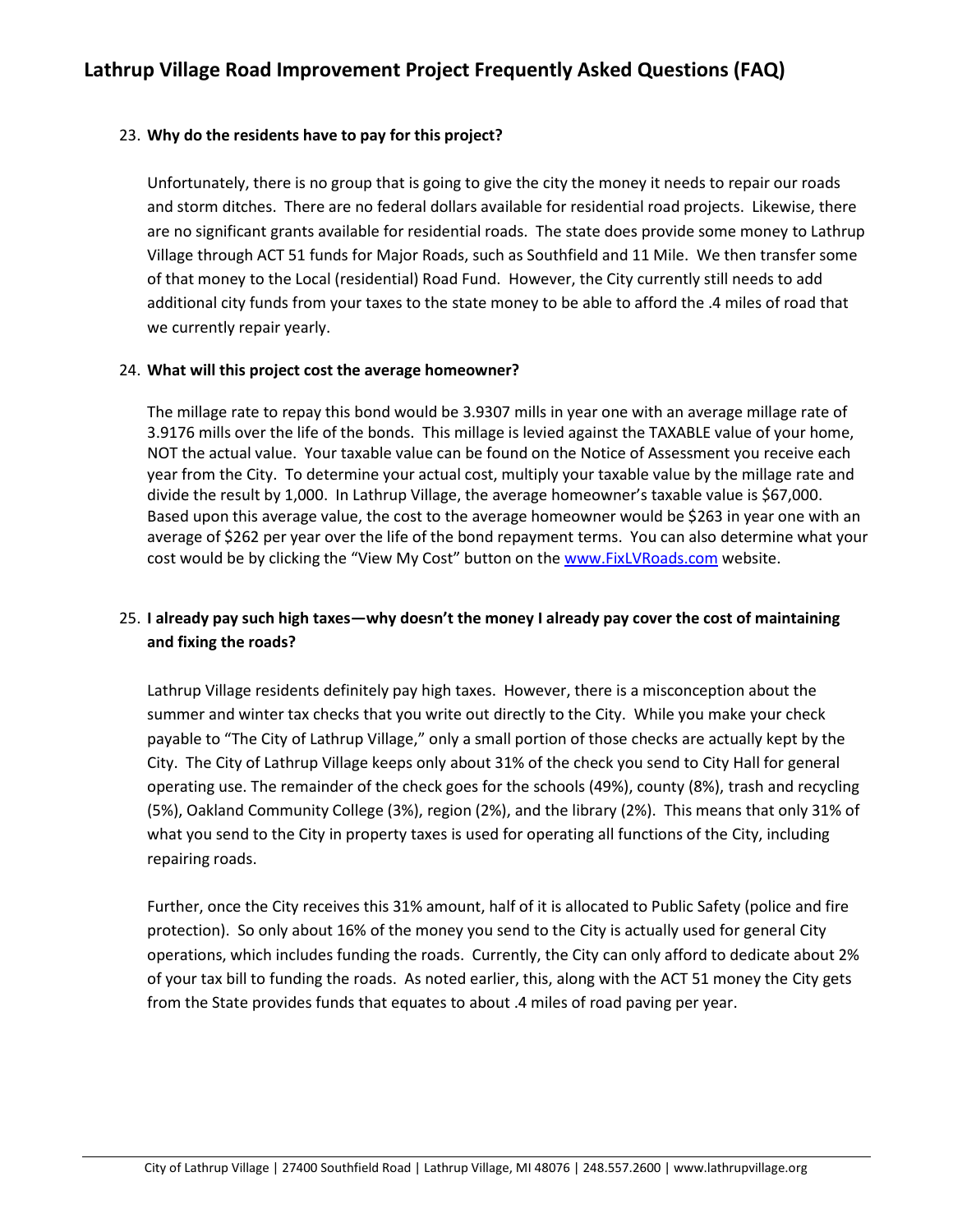## 26. **Is there anything I can do if I anticipate having difficulty paying this tax increase?**

Yes. There are several financial assistance programs that may be available to you depending upon your income level and military service status. Under Michigan Law, you can apply to the Lathrup Village Board of Review for an income-based whole or partial property tax exemption. To apply for this program, go to the [Poverty Exemption Application](http://www.lathrupvillage.org/2019%20Lathrup%20Village%20Revised%20Hardship%20Application_HUD%20OPTION%20FINAL.pdf) for more information. In addition, you may be eligible for a Michigan Homestead Property Tax Credit. The Homestead Property Tax Credit is a refundable credit available to eligible Michigan residents who pay high property taxes or rent in relation to their income. To learn more, go to the [Michigan Homestead Property Tax Credit](https://www.michigan.gov/taxes/0,4676,7-238-43535_43538-155081--,00.html)  [Information Page.](https://www.michigan.gov/taxes/0,4676,7-238-43535_43538-155081--,00.html) Lastly, there are property tax exemptions available for certain disabled military veterans. For more information, go t[o Michigan Disabled Veterans Exemption.](https://www.michigan.gov/treasury/0,4679,7-121-1751_2228_62817_64033-317569--,00.html) You can also talk to the City Treasurer for more information on these programs.

# 27. **I thought the State of Michigan was working on a solution for Michigan roads—if the State enacts a solution, why does the City need its own project? Would it make sense to wait and see what the State implements before doing anything locally?**

No. The plans that are being worked upon at the state level are for major roads and highways like I75, I696, M5, 12 Mile Road, etc. They are not looking to address local roads. At one point, there was some discussion of sending a very small funding increase to municipalities. In the unlikely event that occurs, that money can be used to pay off the bonds, which would lower the annual millage rate.

Also, it is important to note that the longer we delay this project, the more expensive it will be once a road improvement project is eventually implemented. This is because as the roads degrade, more road mileage moves from the rehabilitate to reconstruct category. Reconstruction is almost \$600,000 more expensive than rehabilitation per mile.

# 28. **Do I pay more if my taxable value has been uncapped in the past several years (i.e., I recently bought my home)?**

You pay the same millage rate on the taxable value of your property. However, if you purchased your home recently, your taxable value would most likely be higher than that of the prior owner. To determine your actual cost, multiply your taxable value by the millage rate and divide the result by 1,000. Alternatively, you can also determine what your cost would be by clicking the "View My Cost" button on the [www.FixLVRoads.com](http://www.fixlvroads.com/) website.

### 29. **Who decides whether this project will take place?**

You do! This project will be put to a vote of the residents on November 3, 2020.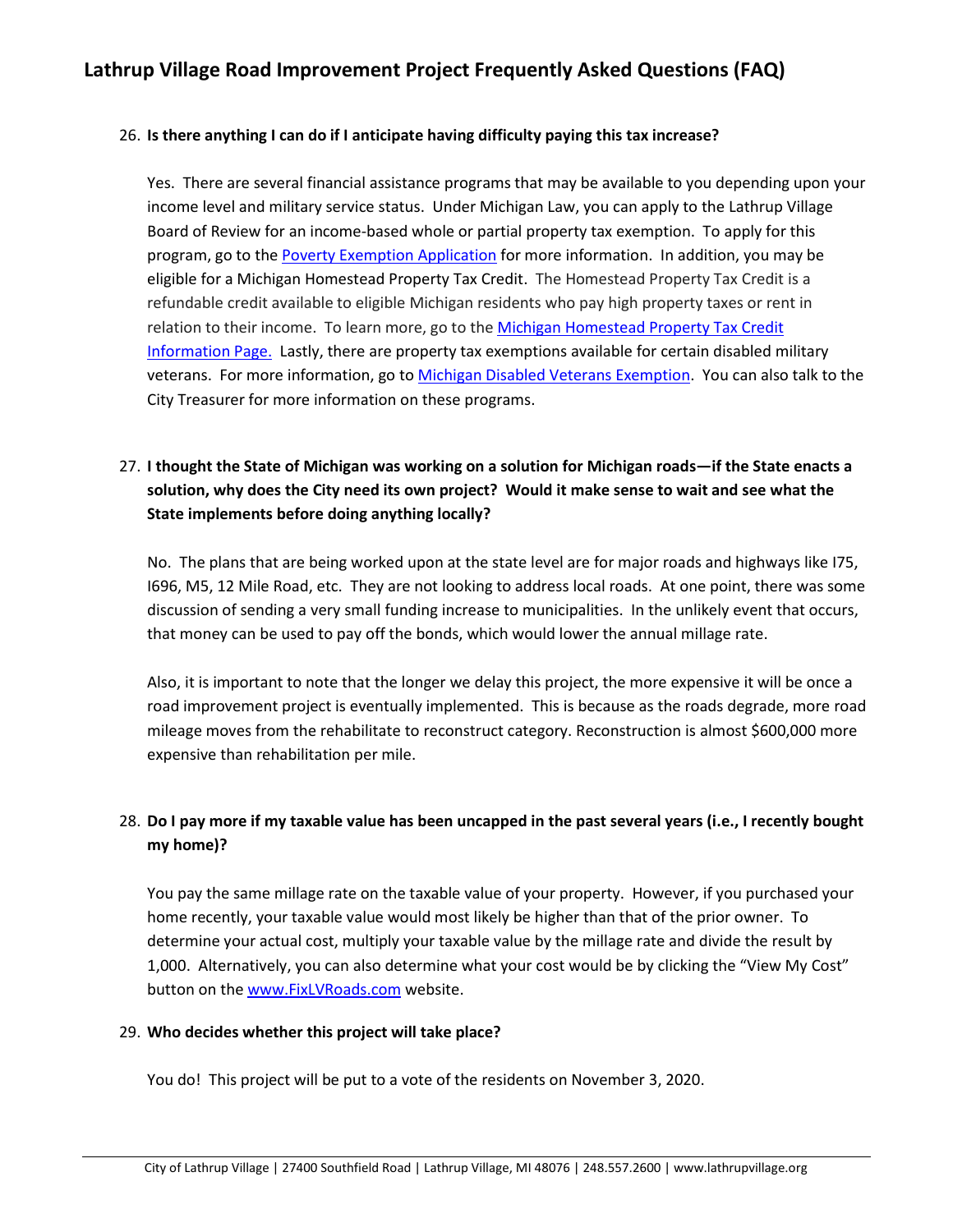## 30. **What happens if the project is not approved?**

If this project is not approved, the City will continue to repair roads at a rate of .4 miles per year. Road degradation will continue to accelerate and our roads will continue to get substantially worse and deteriorate faster. In addition, the cost to fix our roads will escalate as more roads will deteriorate past the point where they can be rehabilitated and will subsequently need full reconstruction. Full reconstruction costs about \$600,000 more per mile than rehabilitation. Our storm ditch system will continue to experience backups. This will continue to degrade our road system from within, damage lawns and sidewalks, allow rodents and insects to thrive, contribute to basement backups, etc.

# 31. **If approved, what can we do to protect this large investment and be assured that the dollars spent are fully maximized?**

The recommendation asked that the City use code enforcement resources to begin aggressively assessing ditches and culverts on a regular basis. This will ensure that residents maintain their ditches and culverts as required by City ordinance. Keeping the ditches and culverts maintained will eliminate damaged lawns and sidewalks, stop rodents and insects from thriving, and deter storm water from erroneously seeping into the sewer system. More importantly, water will no longer seep underneath the roads and shorten road life.

### 32. **What if I have a rain garden in my ditch? What about other objects in the ditches?**

City ordinance does not allow anything other than vegetation in the storm ditch system. Other items like boulders, lawn art, signs, etc. will need to be removed by the homeowner so that ditching rehabilitation can commence. The City does understand that there are residents who have beautified their property and helped address storm water runoff issues by installing rain gardens. In fact, at one point many years ago, the City encouraged it. The Infrastructure Committee recognized this issue and felt it was a policy that needed to be decided administratively once the project begins. Additionally, this policy will need to be implemented somewhat on a case-by-case basis. This is because rain gardens that were correctly installed may not impede the flow of water, and therefore, will not require any repair. However, those storm ditches with rain gardens that were not installed correctly may require regrading.